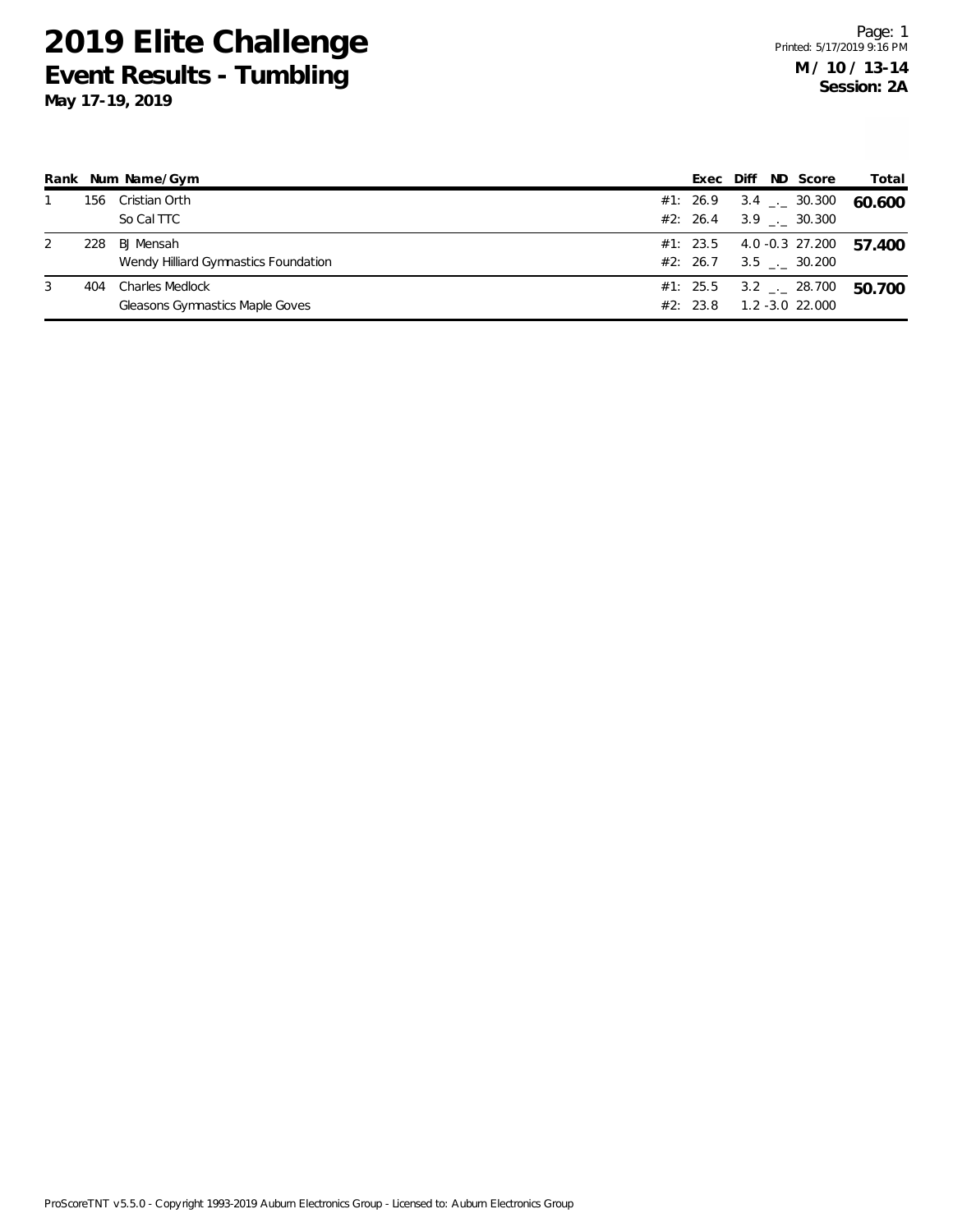## **2019 Elite Challenge Event Results - Tumbling**

**May 17-19, 2019**

|      | Rank Num Name/Gym        |  |  | Exec Diff ND Score                       | Total                                    |
|------|--------------------------|--|--|------------------------------------------|------------------------------------------|
|      | 304 Sahanna Doherty      |  |  |                                          | #1: 26.7 3.1 $\frac{1}{2}$ 29.800 52.800 |
|      | Fox Valley T & T         |  |  | $#2: 24.9 1.1 - 3.0 23.000$              |                                          |
| 223. | Gracie Cain              |  |  |                                          | #1: 18.0  0.9 -3.0 15.900  37 100        |
|      | Eagle Gymnastics Academy |  |  | $#2: 22.3 \qquad 1.9 - 3.0 \quad 21.200$ |                                          |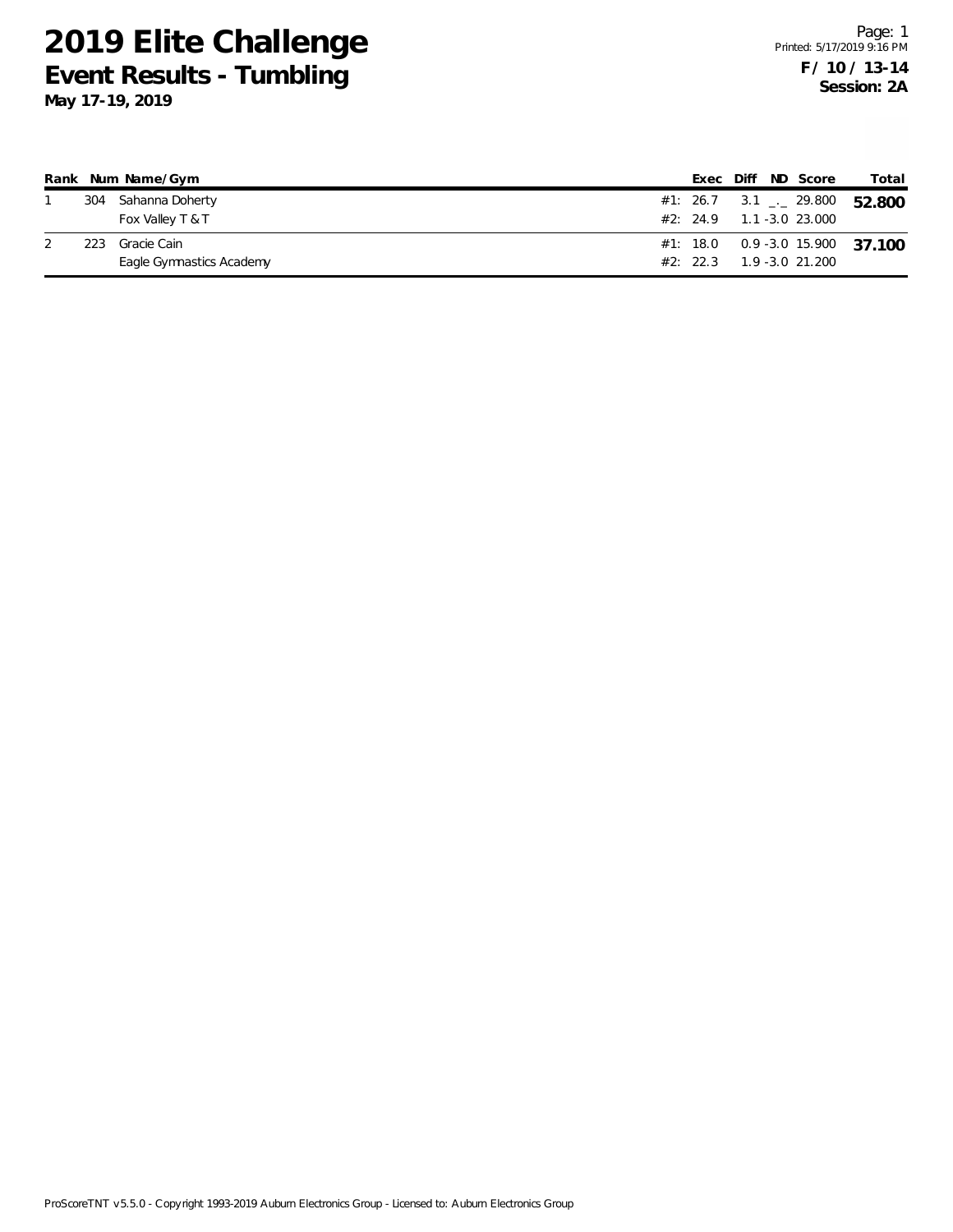## **2019 Elite Challenge Event Results - Tumbling May 17-19, 2019**

|   |     | Rank Num Name/Gym               | Exec Diff | ND Score                                 | Total  |
|---|-----|---------------------------------|-----------|------------------------------------------|--------|
|   | 107 | Alexander Brigance              |           | #1: 24.9 3.9 $\frac{1}{2}$ 28.800        | 58.100 |
|   |     | Amplify Gymnastics              |           | #2: 25.0 $4.3$ $\ldots$ 29.300           |        |
| 2 | 405 | Rory O'Neil                     |           | #1: 23.2 3.9 $\frac{1}{2}$ 27.100 51,300 |        |
|   |     | Gleasons Gymnastics Maple Goves |           | $#2: 20.8$ 3.4 . 24.200                  |        |
| 3 | 110 | Kaden Garcia                    |           | $#1: 24.0 1.2 -3.0 22.200$               | 49.800 |
|   |     | High Altitude                   | #2: 24.2  | $3.4$ $_{\leftarrow}$ 27.600             |        |